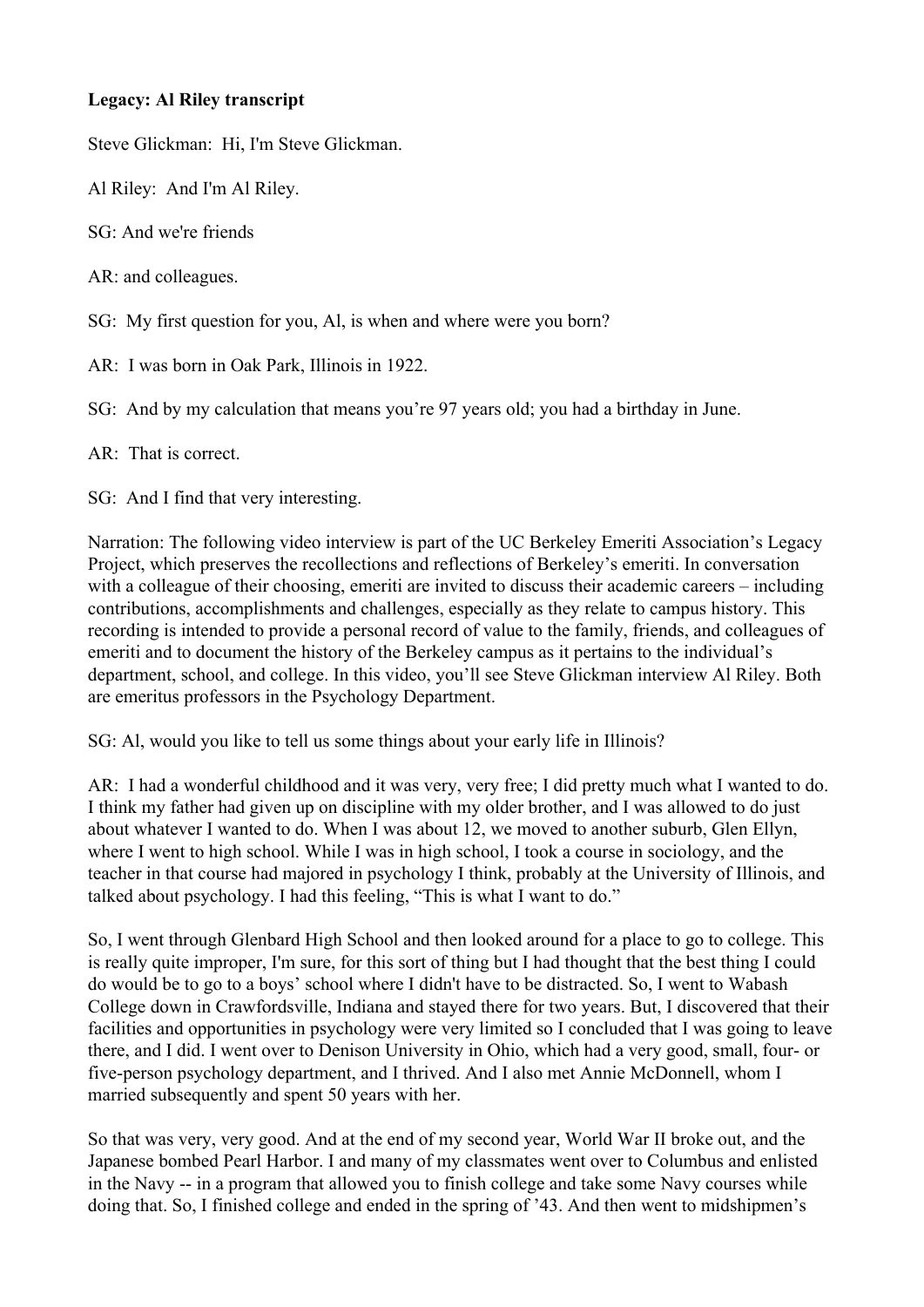school at Notre Dame -- a famous place for midshipmen to go -- and spent four months at Notre Dame and was commissioned in the Naval Reserve and immediately shipped off to the South Pacific. While I was there (I was out there two years), I was on a vessel called a gunboat. Our job was to either support landings in intimate enemy territory or to patrol, which we did a lot of, around enemy-held islands to stop inter-island or intra-island shipping. Risky.

After I'd been there something over a year, we went over to New Guinea, which is which is west of the Solomon's, where I had been, and entered into a large group that was preparing to invade the Philippines. You may recall (probably not) that when Gen. Douglas MacArthur was driven off of the Philippines he said "I shall return." This was his return, and we were an intimate part of it. Several months later, we were part of a group that supported the invasion of Luzon, the main Philippine island, north of Leyte.

While we were doing that we were hit by a kamikaze and it hurt our vessel considerably and we had some people killed. It's worth pointing out, I think, that the guy who was the skipper of our ship - my captain (I was the executive officer)— was a year older than I. After we were hit and our dead and wounded were taken care of, we continued with our mission even though the front part of the vessel had been destroyed, and continued with the invasion and provided invasion support. Then later, we returned to New Guinea and were repaired on a little island called "Mios Woendi" in Dutch, which is "very windy". And the main thing I can remember is that we'd see a movie every night and then there'd be a cocktail hour, either before or after, and we'd drink too much. And the song that still rings in my ears was "Rum and Coca-Cola." It was played all the time practically; it must have just come out with the Andrews Sisters. [music]

We had some other further expeditions. And then, some months later, I was returned to the United States and spent the last year at the Naval Training Station at Great Lakes, Illinois. And then Annie and I got married and we had a cute little house out in the country and it was the way it's supposed to be.

SG: Al, one of the conversations that we've had involved a visit you made home on leave; you were home on leave when the atomic bomb was dropped.

AR: That is correct.

SG: On Japan

AR: Yes

SG: And that was very consequential for you, because you thought you were going to have to go back and support the actual invasion of the Japanese mainland.

AR: That's correct.

SG: So,

AR: That was all laid out.

SG: So, give me your thoughts when the bomb was dropped.

AR: Well, I was in downtown in Chicago on an elevated platform, waiting for a train to go north up to visit my fiancé. I heard these guys shouting from down below -- newspaper guys – and I went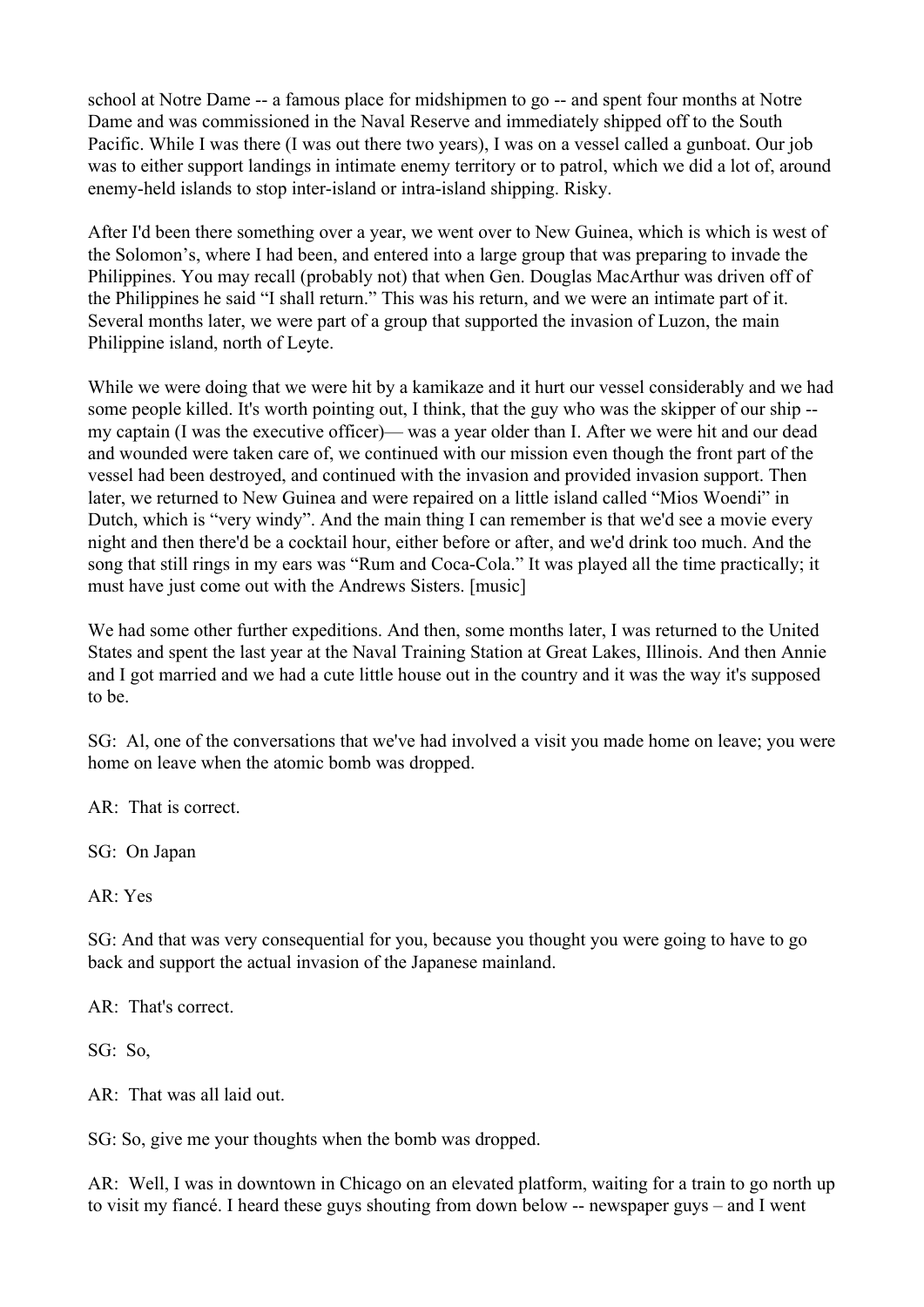and listened and they said that the war was over, in effect. I can remember the enormous sense of relief I had. I knew that I wasn't going to have to go back – that it was all over. I didn't have to go back and I spent the next year -- before I got out of the Navy as a so-called "civil readjustment officer" up at Great Lakes and what we did was to discharge Navy personnel.

SG: And now you're released from the Navy.

AR: Yep.

SG: And you're ready to go to graduate school and you chose the University of Colorado. And how did that come about?

AR: Very interesting question. Well, when I got out of the Navy I didn't know what I wanted to do. I got a job as a management trainee at an outfit called Bauer & Black, which was a big bandage and cotton-producing company -- had headquarters someplace in the South. I was going to become a manager there, and I found it incredibly boring. So, Annie and I packed up one weekend and went back to Denison, and spent a long weekend with our pal Lynde Steckle, who was the mentor for both of us as undergraduates. Someplace along the line he said "Well, if you want to think about going to graduate school, I can probably help." He called up his pal Larry O'Kelly at Colorado and said "Could you take this guy on?" And Larry O'Kelly talked to his chairman -- guy named Karl Muenzinger, who said "Yeah, send him out." It's incredible -- it's the way things happened then; it was word of mouth. Steckle said, "Al is a good person; trust him." And in Colorado they said "Yeah, we'll take a chance on that, if you say so."

So, Annie and I went to Colorado; we spent one year there and it was a very consequential year for me. When I look back on it, as I have many times, the really important thing was not my relationship with Larry O'Kelly, with whom I got a master's degree, but with Howard Kendler, who was a young assistant professor who had just come out of the Army himself. He was an Army clinical psychologist. He was really an experimental psychologist; he was Kenneth Spence's protege. He was on fire and he was a brilliant young man. I took a seminar that ran two quarters with him – it was all of the entire history and ins and outs of conditioning and learning --Pavlovian conditioning. It was a wonderful course, and changed the way I thought about things. I think one of the things that it did was to make it clear to me that what I really wanted to do was experimental research. It was clear to me at that time that the future lay in doing carefully controlled experiments that could disprove hypotheses.

So, I looked around and both Larry O'Kelly, my mentor there, and Steckle, our mentor, were both from Ohio State. And so I thought "Well that's a possibility." And I applied to Ohio State and Michigan and Illinois -- places that I knew. Ohio State came back first and offered me a nice assistantship, so I took it. I knew who was there, and it was a very strong group in experimental psychology. And so I went to Ohio State and spent three years there and got a PhD with Art Melton.

SG: What kind of research did you do at Ohio State?

AR: I did both human and animal research. I did research on conditioning with animals and I did research on human memory with Art. I must have talked to Art and said "What am I going to do? What happens next?" He said "Well, leave it to me," or something like that. I had job offers from Johns Hopkins and Berkeley. I went to Johns Hopkins and spent three or four days there; that was quite wonderful. But it was clear to me that the system at Hopkins was that there was a professor and two or three associate professors and six or seven assistant professors. If you were successful, you would get a job someplace else after you'd been there for seven or eight years. And if you went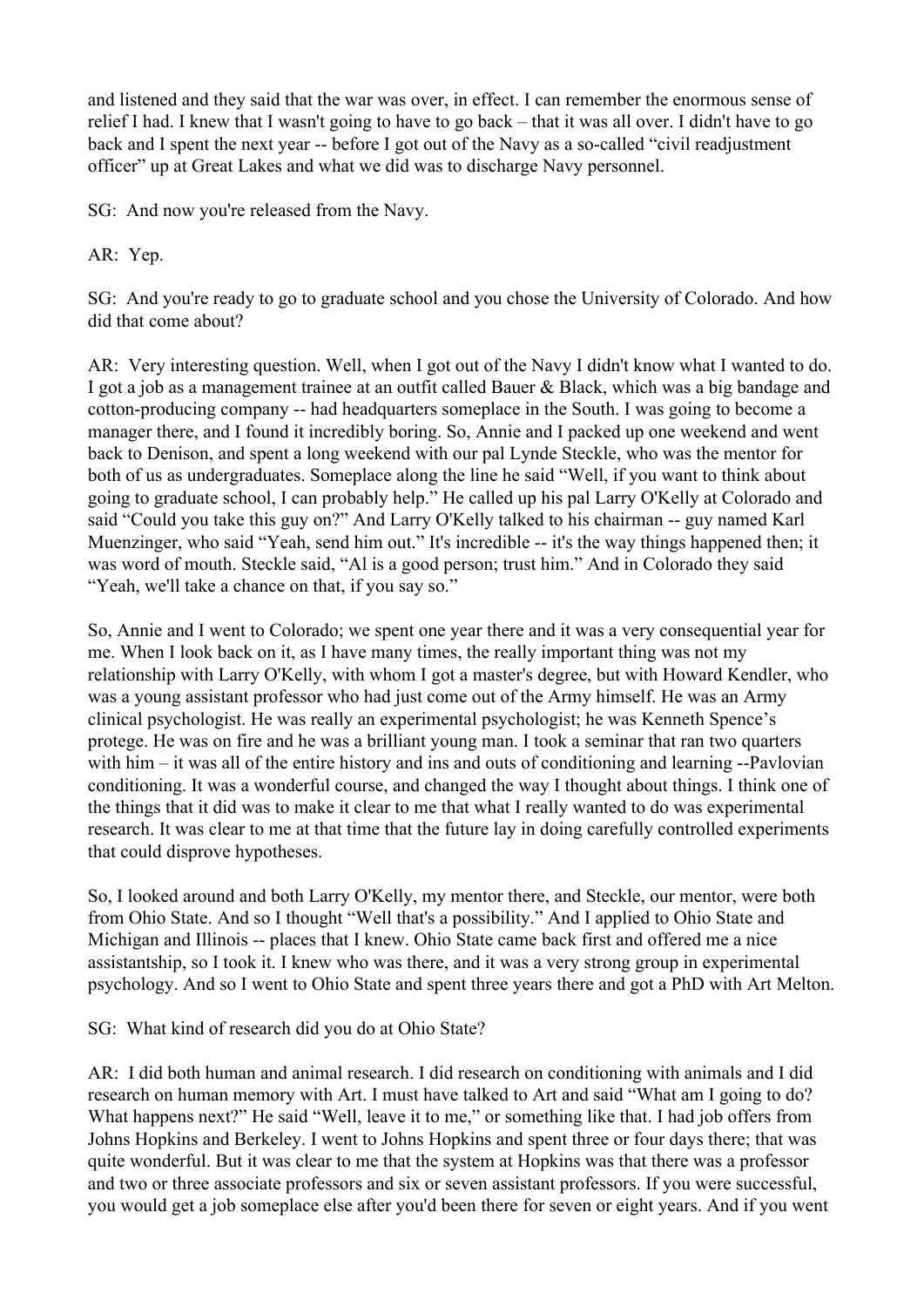to Berkeley, everyone had a chance to get tenure. And I said, "This is silly. Why would I go to Hopkins when I can go to Berkeley?"

Annie and I, my first wife and I, first came to Berkeley in 1950, and shortly after we came here with a couple of moves we moved up to the top of the hill on Grizzly Peak Boulevard and spent 50 years together up there. She was a major force in my life and in my career, and in determining what I did and the kinds of research I did.

After we had lived together for several years, we adopted two children with a couple of years apart -- first Carol and then later her brother, Tom. They were major additions to our life and have remained so. Now, Annie died in 1995 after we had lived on Grizzly Peak for 50 years I guess. Six years later, I had met and married Carolyn. We continued to live there and she also had a major influence on my life and my career and continues to have that influence today. Both marriages were enormously happy and successful.

SG: So when you arrived here, in what was it, like in 1950, and had Tolman and the loyalty oath figured in your calculations?

AR: Indeed they did. I knew about it only from reading about it in the newspaper and knew nothing about it. I wrote a letter to the Chairman, C.W. Brown, and said "Should I be worried about this?" He wrote back almost immediately and said "Don't worry about it. Come on out." This was in the late spring of 1950.

SG: Al, say something about what the loyalty oath, because it was more than just the loyalty oath. It was also a disclaimer affidavit -- as I recall.

AR: At the time, as I understand it, when people came to any institution that was part of the University of California, they had to sign what was, in effect, a statement that I am a loyal U.S. citizen. But the loyalty oath that was imposed was special in that it said, "And I am not a communist." A whole bunch of people, like Edward, believed that they had signed the oath, saying that they were loyal citizens of the United States and they didn't have to have a special test. And so they said "no". Edward Tolman was the leader of the non-signers on the Berkeley faculty and I think he was a remarkable, brave, wonderful man

SG: and a wonderful psychologist.

AR: Absolutely. And he certainly had a profound impact on the rest of my life because I became the kind of animal cognitive psychologist as he was. Virtually the entire staff did not resign because of the loyalty oath. There were three or four people in psychology that did. Edward and I think Nevitt Sanford and Hugh Coffey and maybe someone else, I can't recall. And everyone else stayed on, but they contributed money out of their salary every month - the entire faculty did, I think - to support the people who were out, who had decided that they could not stay. What happened was that it went to the Supreme Court and the Supreme Court said you can't impose a special oath on a selected group of individuals in the state and threw it out. And so Edward was reinstated, as was Hugh Coffey and Nevitt Sanford and someone else who I can't recall.

I can remember when Tolman came back, one of the first things he did was to have a seminar and talk about what he was thinking about and what he'd been thinking about. And all the troops came. It was a small seminar room, but it just jammed with Krech and Leo Postman and Mark Rosenzweig and Benbow Ritchie and a whole bunch of students. It was absolutely marvelous because you got to see what Tolman was like.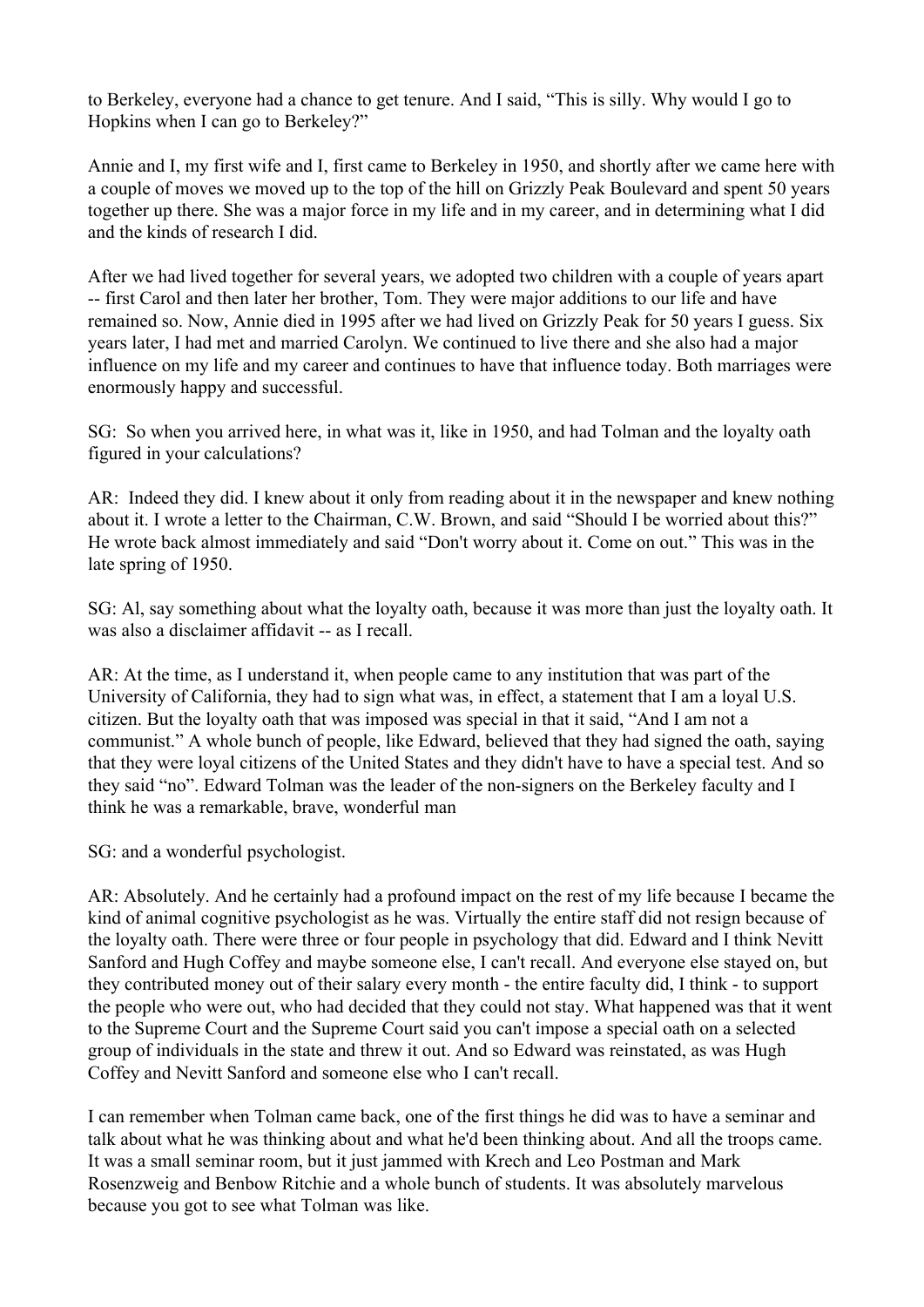SG: You've had a long and distinguished research career and from the beginning you're interested in the factors that control learning and memory in animals and people, with animal research predominating in the later stages of your career. But early on at Berkeley, you were still working with both animals and people and worrying about the factors that control learning and memory.

AR: That's true. Memory loss and how it happens. That's right. And it was certainly very important to me. At the time that I got through with graduate school, there were two really major lines of intellectual activity in the field of animal learning and cognition. One of them was Tolman and his students and people like him, who were essentially descendants of Gestalt psychology and thought that they could infer from animal behavior the kinds of mental processes that were going on in the animal's brain. Things like, "where is the goal?" and, "how do I get there?" Mental processes, not reflexes.

The other school of thought descended from Pavlov, who said we think we can account for all of these things by the way reflexes, or "conditioned responses" as we came to call them, hooked together. And that was where I came from, in the Middle West, the so-called Hull-Spence position was the dominant position. Out here on the West Coast, it was more Tolmanian. Fortunately, I had one mentor at Ohio State, Delos Wickens, who was very open minded and had, I think, no strong convictions one way or the other. He was interested in what the data told him, and that influenced me greatly.

So, I had two big influences when I came here in animal cognition-- one of them was how Howard Kendler, who set my pants on fire, and the other was Wickens, who was a moderating influence. I had this seminar and talked about some of the problems in conditioning and learning. And one of the things I talked about was the problem of transposition. Transposition is essentially - was invented as an experimental procedure by Köehler, the famous Gestalt psychologist. And what Köehler had done was to take two animals -- either chickens or apes or something else -- and train them with two stimuli that differed in, say, either brightness or size. A quantitative dimension. And one of them would be positive and when the animal went to that, he'd always get a reward. And the other is negative. And when he would go to that he would never get a reward. And then after they had been trained, he moved it over like this, so that the original positive was the smaller or the dimmer one and there was a new one. And the animals almost invariably went to the new one. They avoided the original positive and went to the new one.

SG: That was larger?

AR: Larger or brighter, whatever the dimension was. Or dimmer; I mean it could go in either direction.

SG: But they were responding, it looked like, to the relationships rather than the precise quality of the stimuli.

AR: Precisely, and that was Köehler's point, that they're not responding to the Pavlovian stimulus, positive stimulus, as a point, but rather that they were responding to the relationship between the two. Kenneth Spence, who was, I think, not the most lovable person in the world but a very bright guy and who was in the Pavlovian tradition and came from Yale, devised a scheme where he could explain transposition without responding to relationships.

I described this in the class and we talked about it and somehow or other (I cannot tell you how), someone -- either I or one of the students, I have no idea and couldn't reconstruct it several years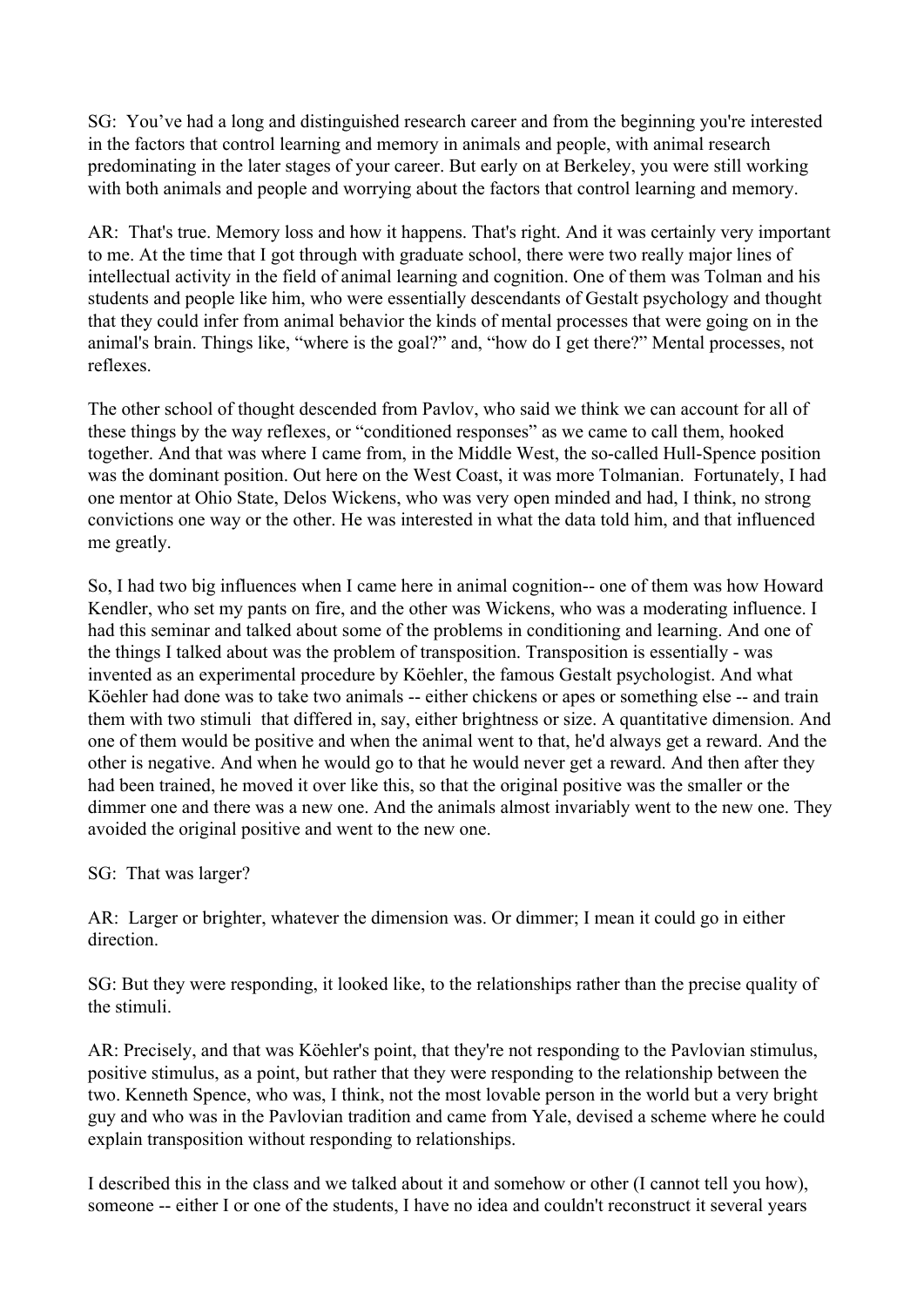later --said "Well, isn't it possible that the reason that Spence shows this declining transposition, which he said was consistent with his model, occurred because they didn't change the background, they only changed the positive and negative stimuli?" And if that's true and you change everything, keep all the relationships constant, it turns out that animals respond relationally way, way out. There is no drop off. It's exactly as Köehler would have said. We did that in my lab and it changed my life in some respects, because it was the first piece of research I did where there was a sharp, clear answer to something that was new. And it was so much fun to do that I continued doing, persisting and doing, more and more animal research kind of in this vein.

SG: But you had colleagues at Berkeley who are also engaged in human research and you were rather close with some of those colleagues and published with them.

AR: Indeed, I was very close to Leo Postman -- who in some respects I think was my main supporter here at Berkeley. We became very good friends and did a lot of research together and did some things that were a lot of fun. And, we did a huge piece of research on memory and forgetting.

## SG: Human memory?

 AR: Yes, human memory. Leo was strictly a human guy. But, we did other things. We published a paper -- I can't recall the name of it, but it was something like "A Disproof of Köehler's Theory of Association," and it was great fun to do. And it infuriated Krech. He was very upset that we little people would pick on this great man.

SG: One of the things I noticed was that in your publication list, there are some very interesting and varied experiments with John McKee involving children and also with Krech and Rosenzweig involving echolocation in rats.

AR: That's right.

SG: So, would you like to tell us a little bit about it?

AR: Well, I don't know whose idea it was -- possibly Krech's -- but we had this thought. We sat and talked about this for quite some time, as to how animals, what they do, when they get to the goal in a maze and whether, in fact, they have any way of signaling what's been going on. Whether they tell themselves or tell the world anything. We used blind rats and we'd have them learn a maze, and we discovered something absolutely astounding, and that is that when they get to the goal, when they get to the correct end, they, in effect, stand up and holler. They emit high-frequency cries, that are very high frequency -- way beyond the range of human hearing and we had fancy equipment and you could pick this up -- and we told a story about it and it was interesting and fun. I did this with him, but it was not where my heart was, and so after that I moved on.

But with McKee, he was a developmental child psychologist and I think he might have been kind of looking around for the next thing he was going to do. We talked a lot about transposition in animals and thought, wouldn't it be fun if we could see what happens to children as they get older and their ability to detect relationships between stimuli. It turns out, in a nutshell, that they don't need any help on quantitative dimensions like louder or brighter. That that's there. And if you train them on two stimuli, and this one is the positive one and it's louder, and this one is the negative, and then you move up; they just go right out with you. Children in kindergarten do that just as well as children in third or fourth grade. But, if you do things that involve dimensions that are not so clearly quantitative -- like the number of things they see -- my recollection is that with loudness they transpose perfectly all the way out. With frequency, youngsters have great difficulty with it, and as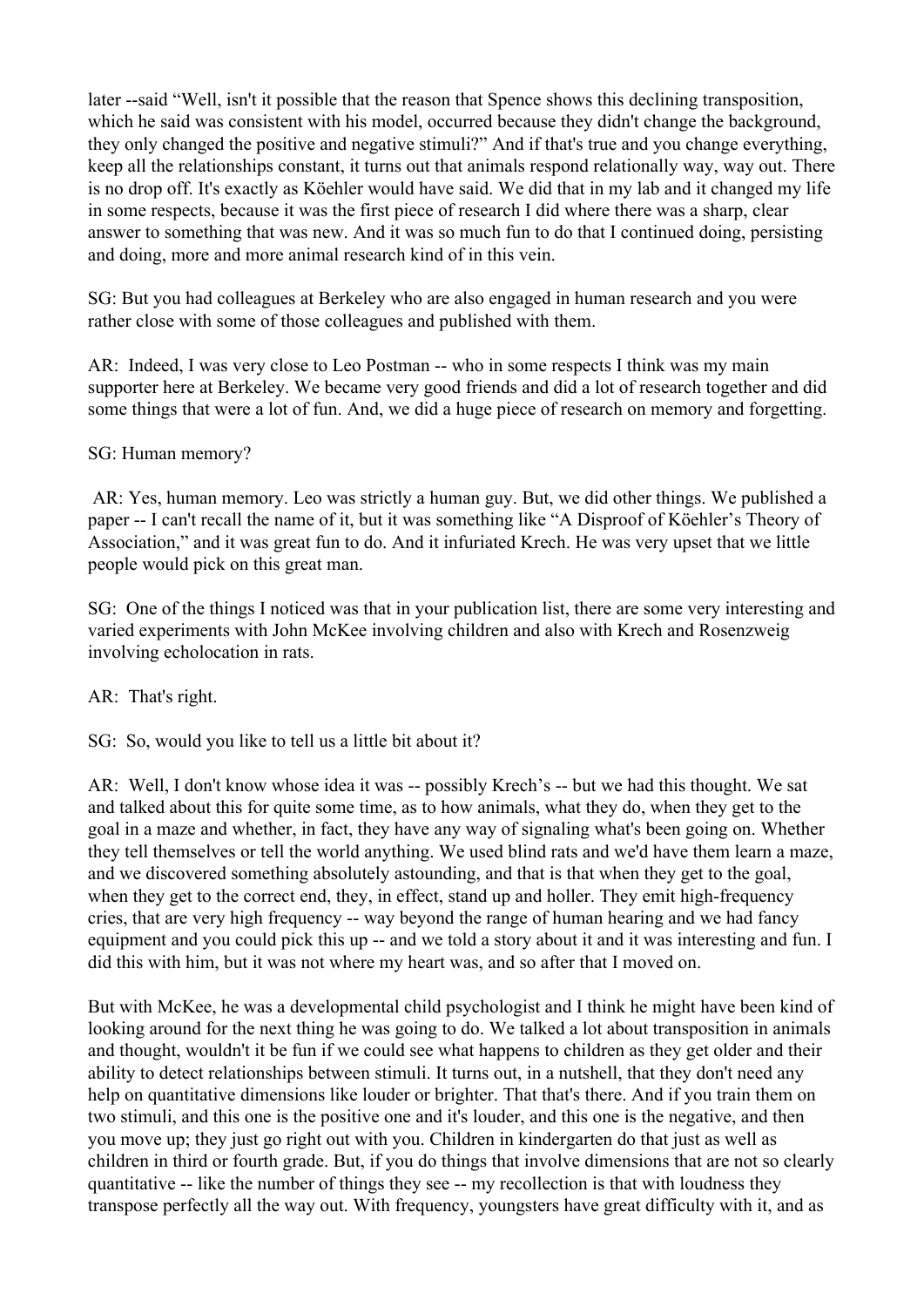they get older -- into third or fourth grade -- they understand what it is. And so, we ask questions about what was going on and whether in fact they didn't understand the underlying concepts, like the concept of numerosity.

And so, we did experiments that would ask questions about how much they understood of the dimension and how well that was related to their ability to respond dimensionally. There was a close correspondence. So, that was fun and interesting.

SG: You arrived here in 1950 and Tolman was a very unusual behaviorist because he already had cognition in his head.

AR: Absolutely. He started it there.

SG: But what happened in the 1960s was that the rest of psychology began catching up to Tolman and figured out that cognitive explanations were the way to go.

AR: Absolutely.

SG: And that caused great difficulties for people we know. But somehow you adapted to that change very , well it seemed very easily.

AR: I mean, yeah, you know I think it was easy. And I think partly it was that I had a mixed parentage. And that I not only had had this very influential young man, Howard Kendler, but I had been influenced by Wickens and Melton and people who were much more open in their views about the dominant theory. So I think it was relatively easy; I never experienced any particular problem in moving over.

SG: But when you moved over I was going to suggest that the work on selective attention was immediately relevant but you can pick any one of your research themes involving the new cognitive approach to animal learning.

AR: Yeah well, selective attention is a good one and I spent a fair amount of time asking questions about what happens. And it was all animal research. What happens when an animal is put in a situation where it must attend, meaning must see for example, more than one stimulus, but only one of them is the relevant one. And what happens to the ones that are irrelevant but must be seen. Are they are registered? Or does the does the brain have a machinery for ignoring them? This was a kind of a dominant theme for some time and it turns out that what animals do -- in some of these situations at least – is the stimuli that they must ignore, even though they see it, are harder to recover. In other words, they are suppressed, rather than just being there and neutral. Which I thought was very interesting.

SG: And that work primarily involved pigeons?

AR: Yeah.

SG: And you had developed all these less complex technology to both present the stimuli...

AR: That's correct. And it involved, at the time, very fancy equipment, stuff that would be child's play today, I suspect.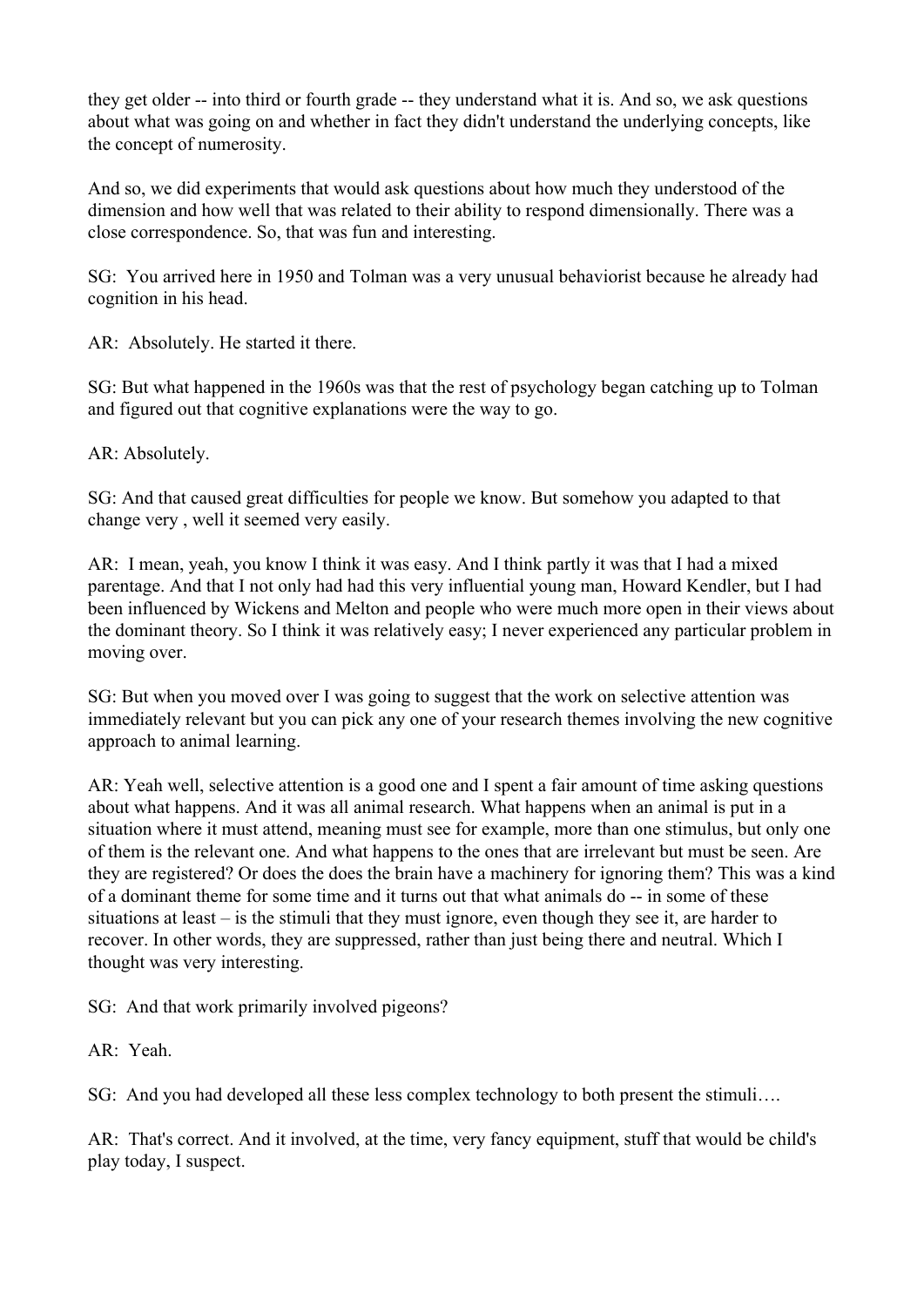SG: But you developed this technology to present the stimuli and then analyze --figuring out just what the pigeons were responding to.

AR: I had some very talented graduate students that worked on it

SG: Which gets me to the next question on here: I have here in front of me that you had a fine record of graduate training. Any thoughts about that? What did you do with your students that made it so…

AR: I was very lucky, I think, and I don't know whether it's just luck. I was kind to students and I suspect that might have been part of it; that the students were my friends and we were colleagues together. I had a string of wonderful students.

SG: Yes, you did.

AR: Remarkable. And I thought I was very fortunate. And it's fun to have people around who are as smart as you are -- smarter. That helps a great deal in doing interesting research.

SG: Well, I'm going to come back to that in a little while. But let's switch gears for a moment and talk about your administrative jobs at the University of California, Berkeley. So I'll focus on just two of them. One was the fact that you were Vice Chancellor for Academic Development.

AR: What does that mean?

SG: You're going to have to tell us that. From 1976 to 1980. When we talked about this before, Al, I hadn't known just what you did in that job. But there was one thing in particular you mentioned that sounded very interesting -- in terms of equal pay for equal work or something.

AR: Well, allocation of resources was the thing that interested me. And that is that at that time the T.A. money was not evenly distributed across the campus at all. There were some powerful groups -- that I will not mention – that has a virtual monopoly on teaching-assistant money. And other places that were remarkably deprived. I decided to be unpopular, and removed money from some of these powerhouses and put it in places that I thought needed it. That took time and kind of pushing things around. It wasn't easy. But I thought it was well worth doing.

And the other thing that I remember -- it's been a long time of course.

SG: Since 1980.

AR: Yes that's 45 years or 50 years; it's hard to remember. But the Distinguished Teaching Award was kind of lackluster. And I did some things that helped build that up and make it more obvious and important thing on campus. But for the most part, I must say, that although I spent four years doing this, and I think worked very hard, I remember very little of it

SG: And then in 1982 you succeeded me as chair of the department of psychology, right?

AR: Right.

SG: And I think we both have the same attitude about that -- that our predecessor, Geoffrey Keppel, had really done the hard work.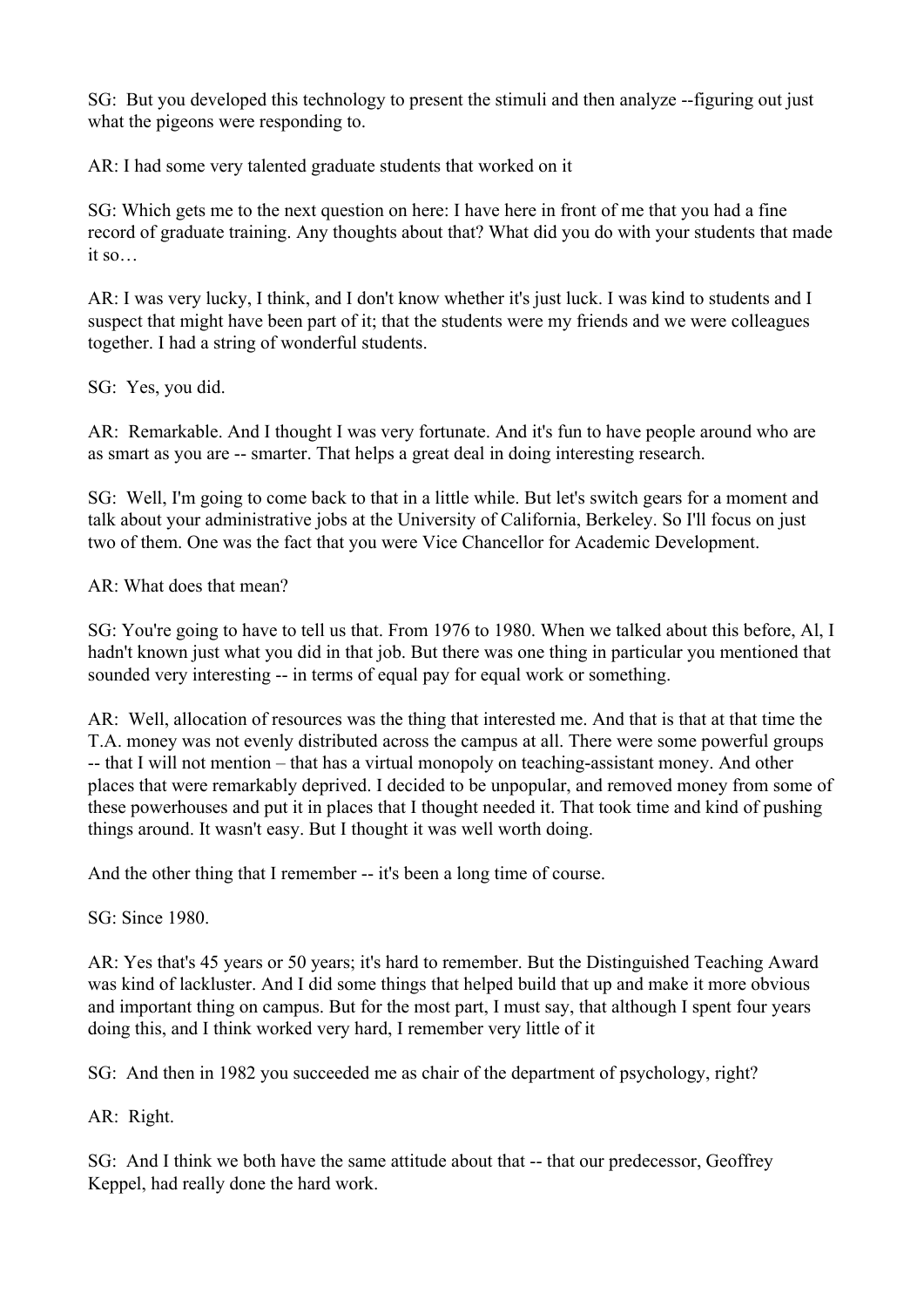AR: That's right. He was the mover and shaker. And I think after Geoff essentially reorganized the department -- and in effect forced it to come together as a unified group – it became easier and much more comfortable to be chair. I thoroughly enjoyed being chair.

SG: In 1991, the year you retired, there was a *festschrift* in Berkeley, involving both your former graduate students and an assortment of distinguished researchers in animal and human learning and memory. And they all assembled here and you had a set of papers. What are your memories of that honorific occasion?

AR: Well it was tremendous. And, of course, I was enormously flattered and pleased by it. I remember feeling that I had to comment on every paper -- that it was my job.

SG: That's a lot of pressure.

AR: Yes indeed. And to say something wise and sensible about every paper that was given -- and of course nobody can do that, but I tried and I remember that. But it was a lovely occasion and a wonderful collection of people.

SG: And it was both your former students, and in particular was Tom Zentall the organizer of that, or

AR: Yeah Tom Zentall and Bill Maki.

SG: But then in addition to a number of other former students, there were these distinguished folks from around the country.

AR: That's right.

SG: So quite a ceremony and an occasion. Did publications come out of it?

AR: Yeah. There's a whole series of papers that are included in a book

SG: And the book was edited by Tom.

AR: There was a major conference. It was during the time I was chair of the department there was a conference celebrating Edward Tolman's centennial year and many former students came back, including a group of my former students and we had a picture taken together and that's a picture that I treasure and wanted to have in here. The people in the picture, from left to right, are Tom Zentall. And then there's somebody in the background that can't quite be seen and it's Herb Roitblat. And then me, and then Charlie Leith and Terry Lewin and Bill Maki, in that order. It's a very nice picture and was taken at that time. They were all former students of mine, who had gone on to have very interesting careers.

SG: You were given the Alumnus of the Year award by Ohio State University?

AR: I'm not sure it was the whole university. I think it was probably mainly the psychology department, but I didn't pay much attention to the fine details. But I went there and was properly honored and gave a talk. And talked mainly about my mentors at Ohio State, which I thought was something that they needed -- to tell them about the people that had been there many years before. SG: So, you're talking to them about Art Melton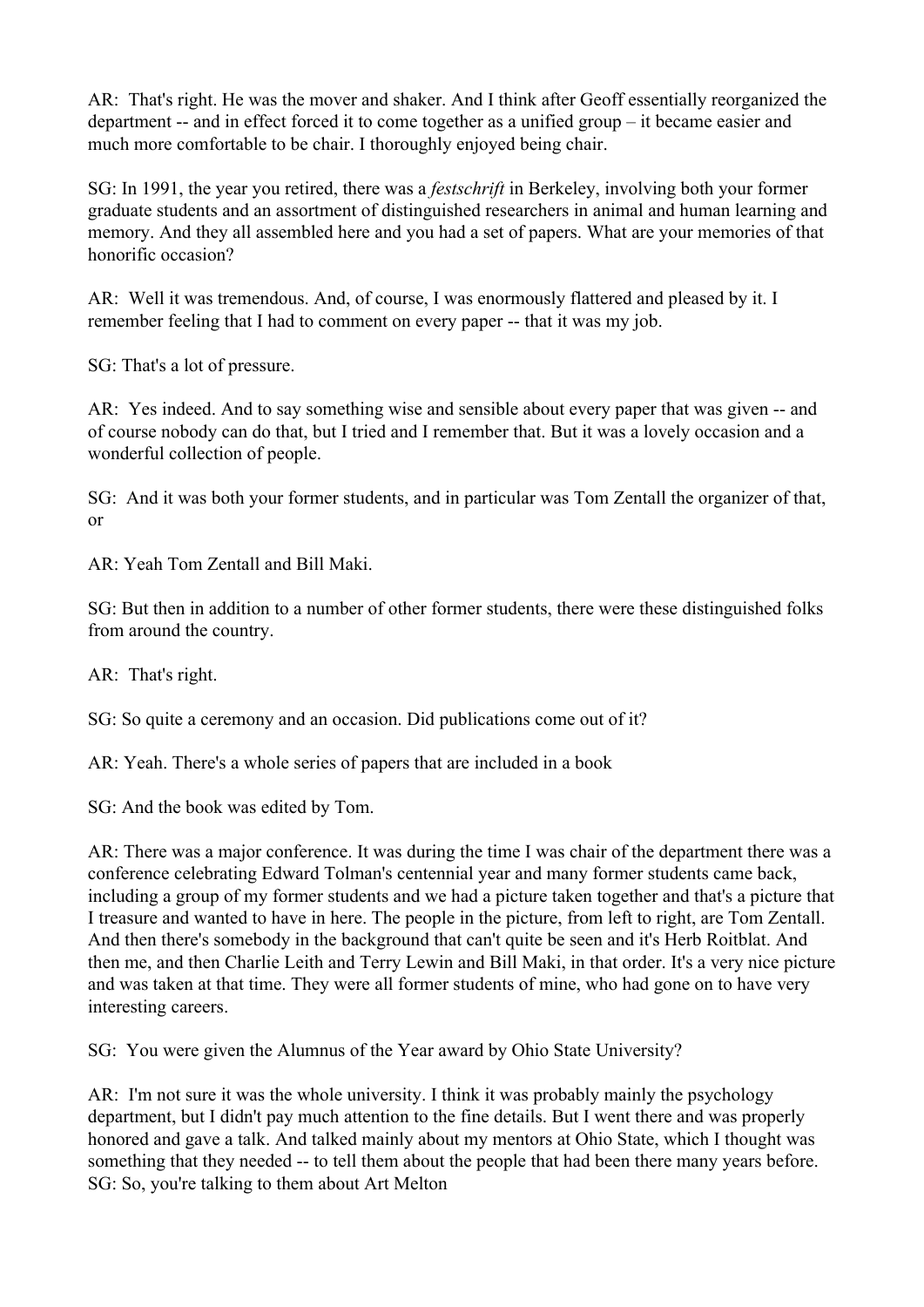AR: About Art Melton and Delos Wickens and Paul Fitts and their impact on me and what an exceptional place it was when I was there. And I thought they should be proud of that.

SG: Well I knew at least two of those people somewhat later in their lives, and I thought both Wickens and Melton were exceptional psychologists and really interesting people.

AR: I thought so too.

SG: Then in 2010 you were given a lifetime achievement award by the Comparative Cognition Society.

AR: That's right.

SG: Could you say a little bit about that?

AR: Yes. Well the Comparative Cognition society is exactly what it sounds like, it's all of the people who are interested in animal cognitive research, and they come once a year and that's a grand meeting and lots of people come from England and Canada, as well as the United States and Spain. It's a meeting of people who think about these issues, comparative issues, both in animal cognition and in comparative psychology, very broadly described. And so there will be people there interested in whales -- and all sorts of interesting things that go on at that meeting. But, it's mainly behavioral rather than physiological. There's some physiology that's there, but it's mainly people who do animal cognition the way I understood it. And so, every year they select somebody that they think is worthy and invite him to come give an address and dance around the room.

SG: And, of course, you were a child in your late eighties at that point.

AR: Yes.

SG: In 2017, when you were a mere 95 years of age, you were celebrated as the Emeritus of the Year by the Berkeley campus. The latter award was given in part for your work with the retirement community on campus. Could you tell us a little bit about what you've done for retired folk like me,

AR: Well, for retired folks like you I'm afraid not very much, but when you get older it may help.

SG: I participated in your Learning in Retirement series.

AR: Yes, you did. So you're all right. But, many people have. I was one of the founding fathers, or founding fathers and mothers, of the Retirement Center as it exists today. Before we built it, it was a secretary sitting in an office and she did secretarial service for both the Emeriti Association and the retirees' association. And we thought we needed something much more serious for our retired faculty and staff in general, and got some money. Bob Connick and I went and talked to the chancellor and outlined what we wanted to do. And he said it was a wonderful idea and he wished he'd had money, but he had no money.

SG: Which Chancellor was this?

AR: Tien. And about six months later a package of money came through. And so, we started and it was essentially a full-time administrator and half-time secretary, I think. And I and a guy named Mel Webber, who was a good friend of mine, we were both on the committee. And we thought that if the administration was going to give us this kind of dough -- which was essentially, I think, a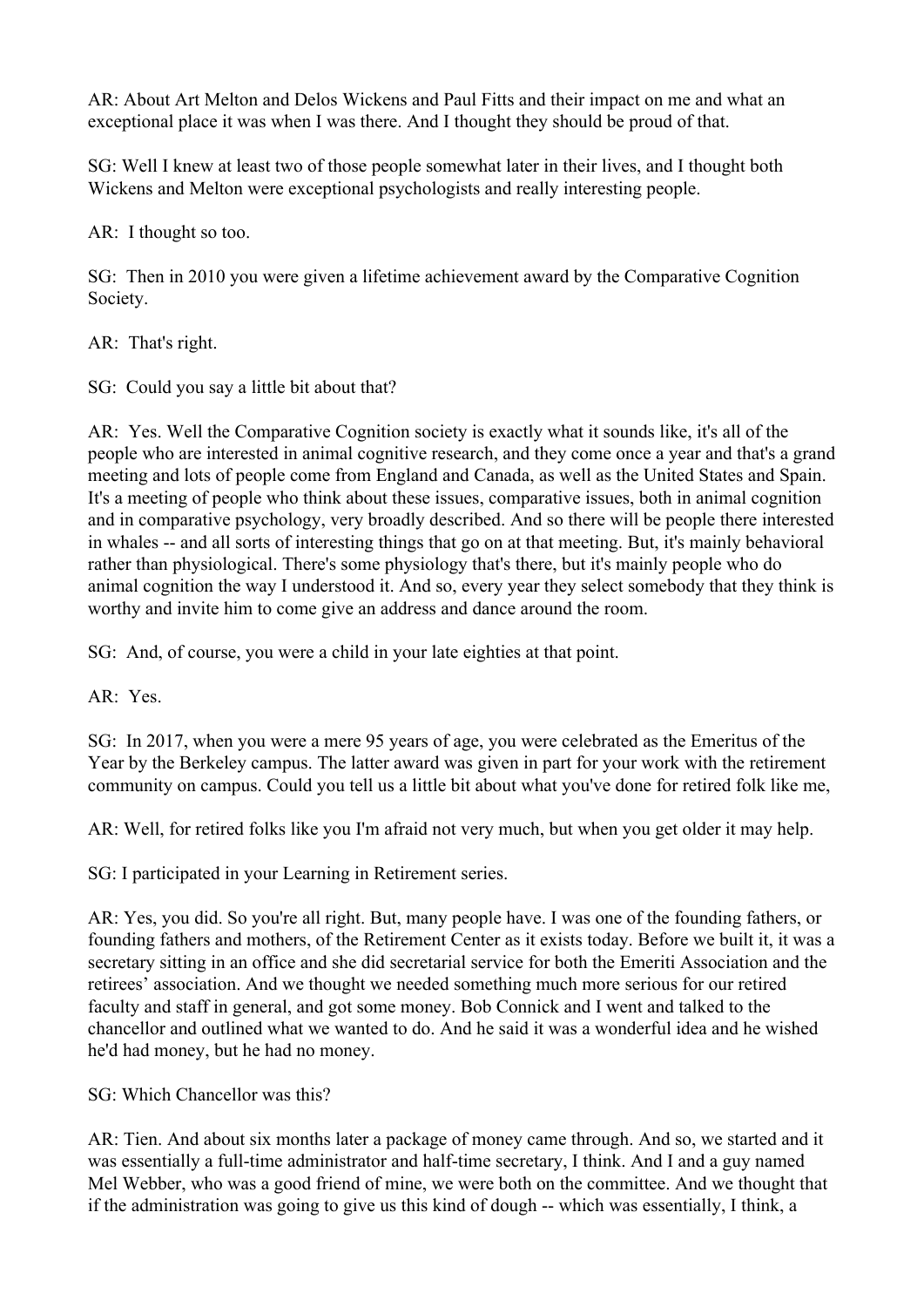hundred thousand dollars -- that we ought to justify it some way so that they would feel that it was a good expenditure of administrative -- out of the teaching funds essentially. And so Mel and I started the Learning in Retirement program. And what we would do is find a topic. We sat around and invented topics - it's not hard - and then find speakers and inveigled them to each give an hour talk. We generally have four speakers and each one would give an hour talk and Q and A for an hour. We didn't pay and we didn't charge. We made it very explicit. And people usually agreed to talk. Usually. And so, we had about six or seven of those every year.

SG: And that followed a theme.

AR: Each one had a theme. Each one had a wildly different theme. The first one we had was on the history of the Berkeley campus. And one of the speakers was Clark Kerr. I think it's been an enormously successful and rewarding thing. We generally pull about 100 people for each lecture. A lot of people come

SG: But this is open to the Berkeley public.

AR: No, it's not.

SG: Who else? Who is there?

AR: Berkeley retirees.

SG: in the audience?

AR: That's correct.

SG: Oh I didn't know that.

AR: Berkeley emeriti and staff retirees. And if and if somebody has a reason for wanting to come, yes of course. But in general it's not open to the public and it's been going on now for 20 years.

SG: The wonderful thing to have done.

SG: So one of the things that I neglected to ask you about, but I'd love to hear you say something about, is the research you did with an octopus.

AR: I'm glad you asked that question. I was teaching a graduate seminar and a couple of people in it said that they thought that the octopus stuff on color change, that was related to camouflage presumably, was interesting and how would they go about doing it. I said "Well I don't know, but I could apply for a grant and see if we could get three or four thousand dollars." And I did. And we did that.

So, we would go out on the coast of Northern California and in the tide pools out there. You can - if you're clever and know what you're looking for -- you can find little octopuses. It's a variant of - it's not like the octopus vulgaris, which is like this [gestures]. It's Octopus rubescens, which is like this [gestures]. And that's about as big as they get. And they're in the tide pool; you can scoop them up and take them home with you. And you don't need a fishing license at least we never had one. We started up at the Bodega Marine Lab. That's too inconvenient, but the good thing about the Bodega Marine Lab is that Annie and I wanted a place to stay on weekends if I was going to be up there. And we bought a house on Tomales Bay, which has been a source of great pleasure to us for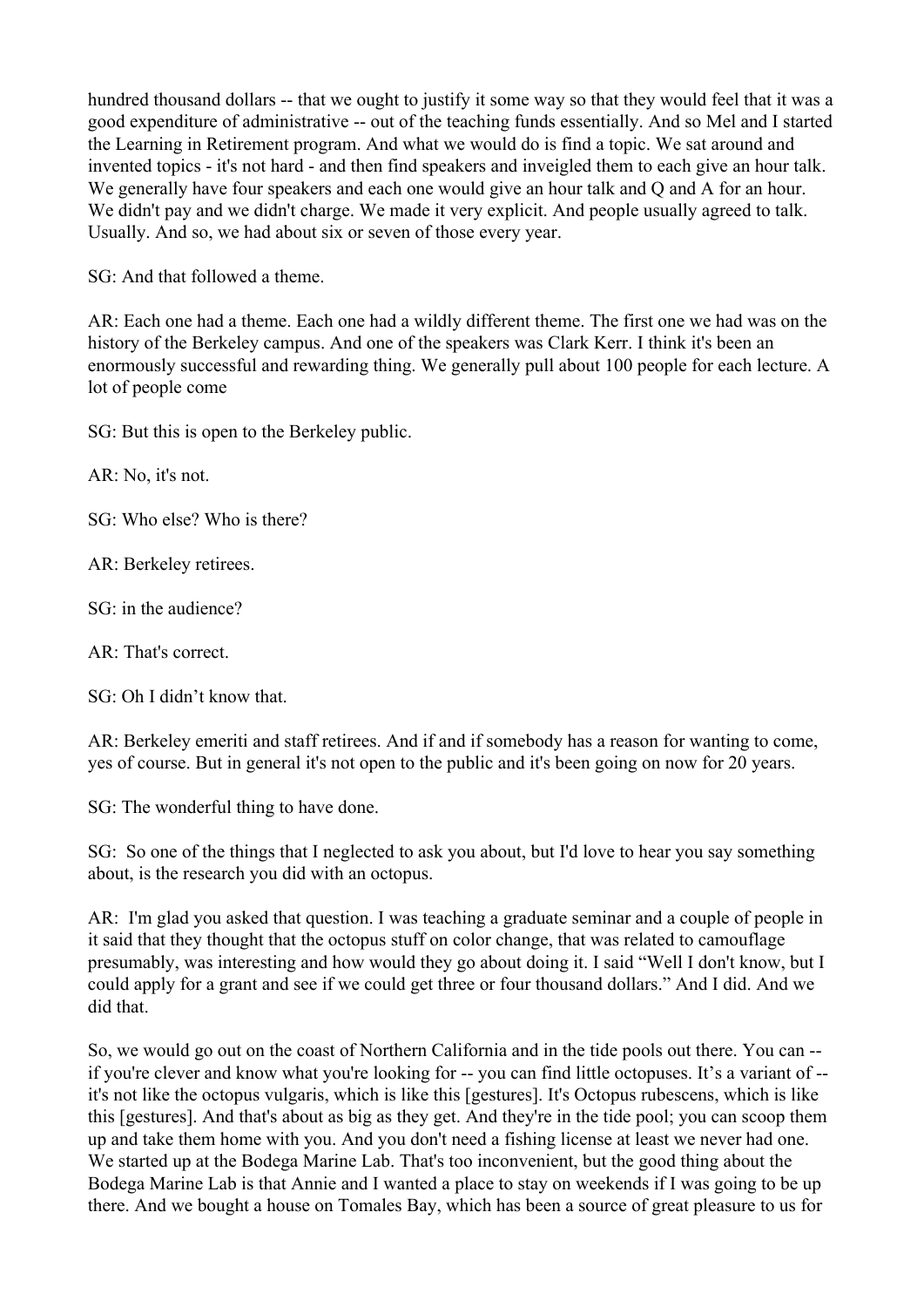40 or 50 years. And has had a profound impact upon me and my family and Carolyn and my children. And it's quite wonderful. All sorts of ramifications came out of that.

But the octopus stuff: We moved down to Berkeley, because it was just too much work, and I got material and built some aquaria up on the fifth floor. I had half a dozen of them up there and we had octopus in them and we'd take them out and put them in a special aquarium where we would teach them to attack the prey. What we found really had nothing to do with camouflage, but it has to do with a series of color transformations that occur in octopuses when they see and make decisions about prey. And it's a remarkable sequence of events that happens, the changes in color as they see the prey, as they observe it, as they gather themselves together and take off and stream through the water and grab it. It's ferocious and remarkable. We played around with that for a couple of years and wrote a paper. They went down their way and I went back out my way. But it a wonderful thing to do. It was great fun having that lab up there. On more than one occasion an octopus -- it had a tight glass top on to of the aquarium for each creature -- was about this size. It had a glass top and they could find a way to pry open a glass top and get out. And more than once we would find one halfway down the hall, and bring it back. I don't think we ever lost any, but they would escape. They were very wonderful creatures.

SG: Last thing if you wanted it to be, you just reminded me that we taught a course together.

AR: Yes

SG: And what are your memories of that course?

AR: That I learned about comparative psychology from Professor Glickman.

SG: And I learned about animal learning from Professor Riley. Yeah, we had a very good time.

AR: Yes it was a wonderful

SG: Maybe the students even enjoyed it.

AR: I think they did.

SG: By way of closing this fun-for-me question and answer I was going to go back about when we met and how our friendship developed over the years -- So we met in 1962…

AR: Right.

SG: I was out here on a fellowship for a couple years…

- AR: And I was well aware of that.
- SG: But then we really became friends after I joined the faculty in 1968.

AR: That's correct.

- SG: And you'd been here for 18 years at that point.
- AR: Yeah. So, I was an old hand.